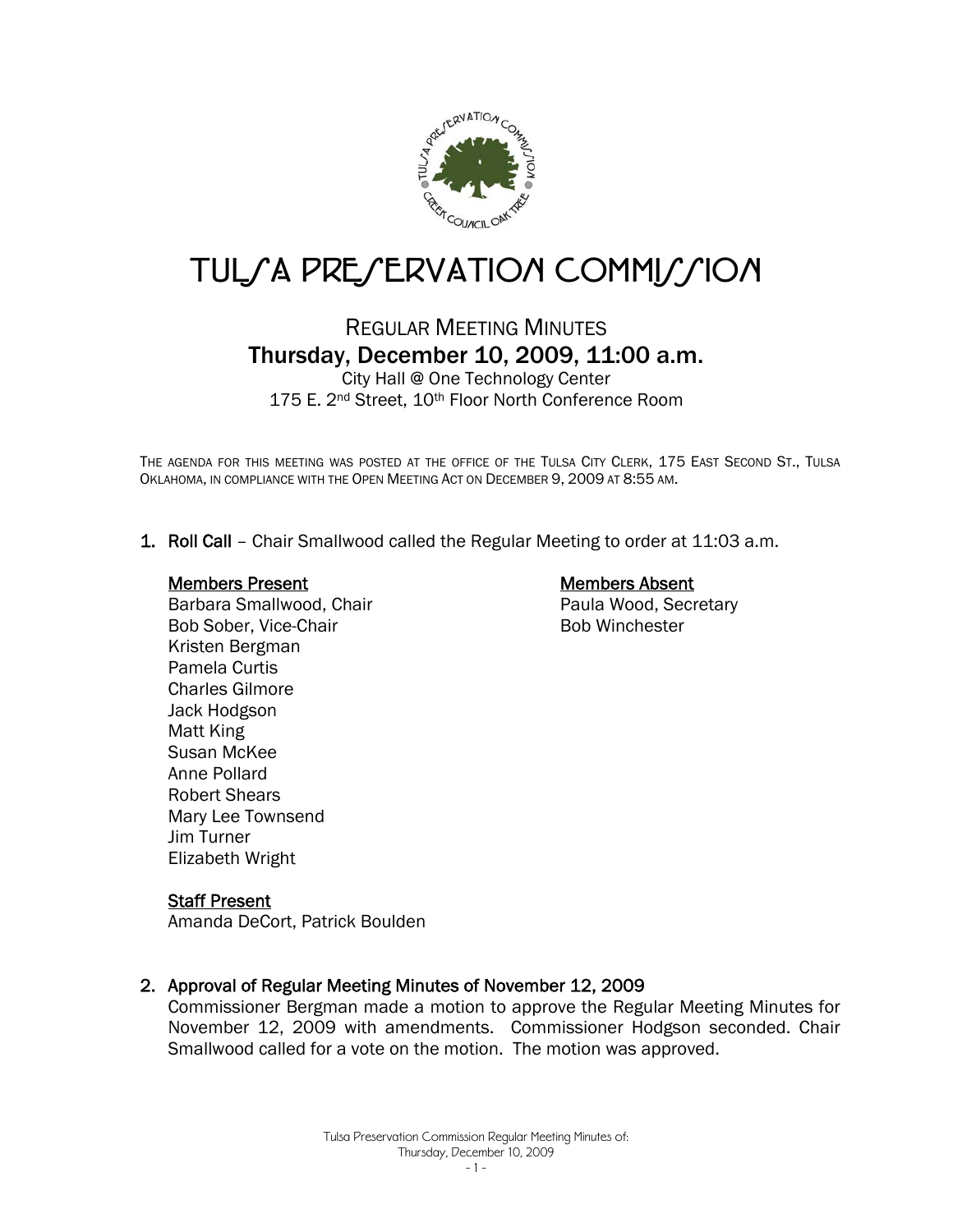#### In Favor

- 1. Bergman
- 2. Curtis
- 3. Gilmore
- 4. Hodgson
- 5. McKee
- 6. Shears
- 7. Smallwood
- 8. Sober

#### 3. Committee Reports

A. Historic Preservation Committee No report.

Opposed None

#### B. Rules and Regulations Committee

Committee Chairman Charles Gilmore read the proposed revisions aloud. A copy of the changes is attached. Commissioner Gilmore made a motion to approve the revisions to TPC Rules and Regulations, stipulating that the change to the quorum requirements would become effective on December 19, 2009. Commissioner Bergman seconded. Chair Smallwood called for a vote on the motion. The motion was approved.

- 1. Bergman None None None 1. Pollard
- 2. Curtis
- 3. Gilmore
- 4. Hodgson
- 5. King
- 6. McKee
- 7. Shears
- 8. Smallwood
- 9. Sober
- 10. Townsend
- 11. Turner
- 12. Wright

### C. Outreach Committee

Committee Chairman Kristen Bergman gave a recap of the 12.2.09 National Register Open House for downtown property owners. She distributed copies of the Tulsa World newspaper article about the downtown survey and the event. Bergman and Commissioner Hodgson discussed the upcoming Realtor Education Program and noted that it has now been approved by the State real

#### Not Present

- 1. Pollard
	- 2. Townsend
- 3. Turner
- 4. Wright

- 2 -

## In Favor **Opposed** Abstaining Not Present

Abstaining 1. King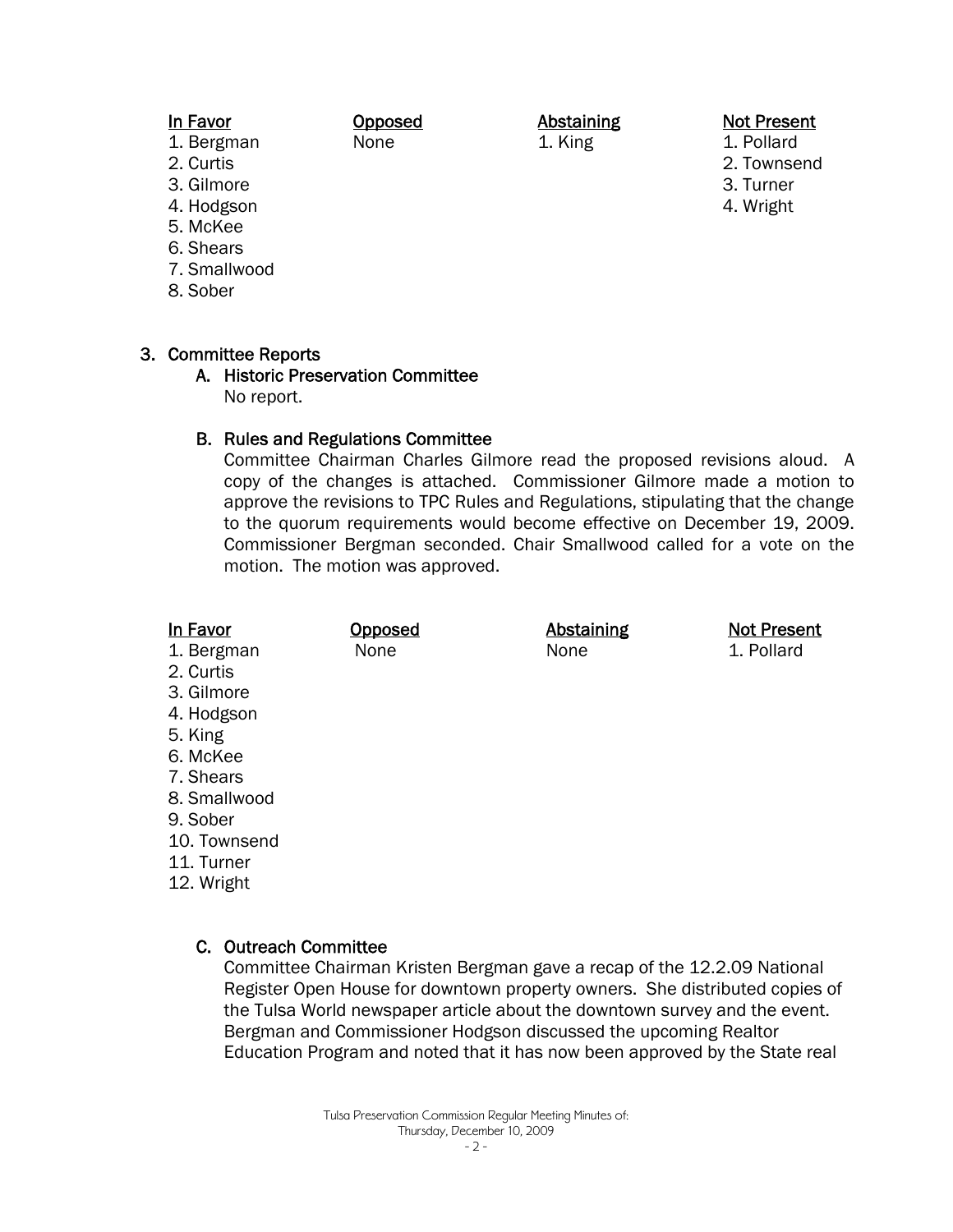estate board. The December Outreach Committee meeting was cancelled.

#### 4. Chair Report

Chair Barbara Smallwood reported that the Strategic Plan Implementation Committee would meet at Eloté restaurant at 11:30 on December 15th. She invited the Commissioners to participate. Chair Smallwood also mentioned that new Mayor Dewey Bartlett has reappointed Susan Neal to his cabinet and that the Commission has a good working relationship with her. Chair Smallwood urged every Commissioner to attend the annual planning retreat on January 23rd.

#### 5. Staff Report

The December Staff Report was handed out prior to the meeting. Amanda DeCort also gave a brief overview of staffing changes within the Planning Department.

#### 6. Absence Report

No report.

#### 7. Other Business

### A. Election of Officers for 2010

#### i. Matt King, Vice Chair

Chair Smallwood made a motion to approve Matt King as Vice Chair. Commissioner Gilmore seconded. Chair Smallwood called for a vote on the motion. The motion was approved.

| In Favor     | <u>Opposed</u> | <b>Abstaining</b> | <b>Not Present</b> |
|--------------|----------------|-------------------|--------------------|
| 1. Bergman   | None           | None              | 1. Pollard         |
| 2. Curtis    |                |                   |                    |
| 3. Gilmore   |                |                   |                    |
| 4. Hodgson   |                |                   |                    |
| 5. King      |                |                   |                    |
| 6. McKee     |                |                   |                    |
| 7. Shears    |                |                   |                    |
| 8. Smallwood |                |                   |                    |
| 9. Sober     |                |                   |                    |
| 10. Townsend |                |                   |                    |
| 11. Turner   |                |                   |                    |
| 12. Wright   |                |                   |                    |
|              |                |                   |                    |

#### ii. Kristen Bergman, Secretary

Chair Smallwood made a motion to approve Kristen Bergman as Secretary. Commissioner Gilmore seconded. Chair Smallwood called for a vote on the motion. The motion was approved.